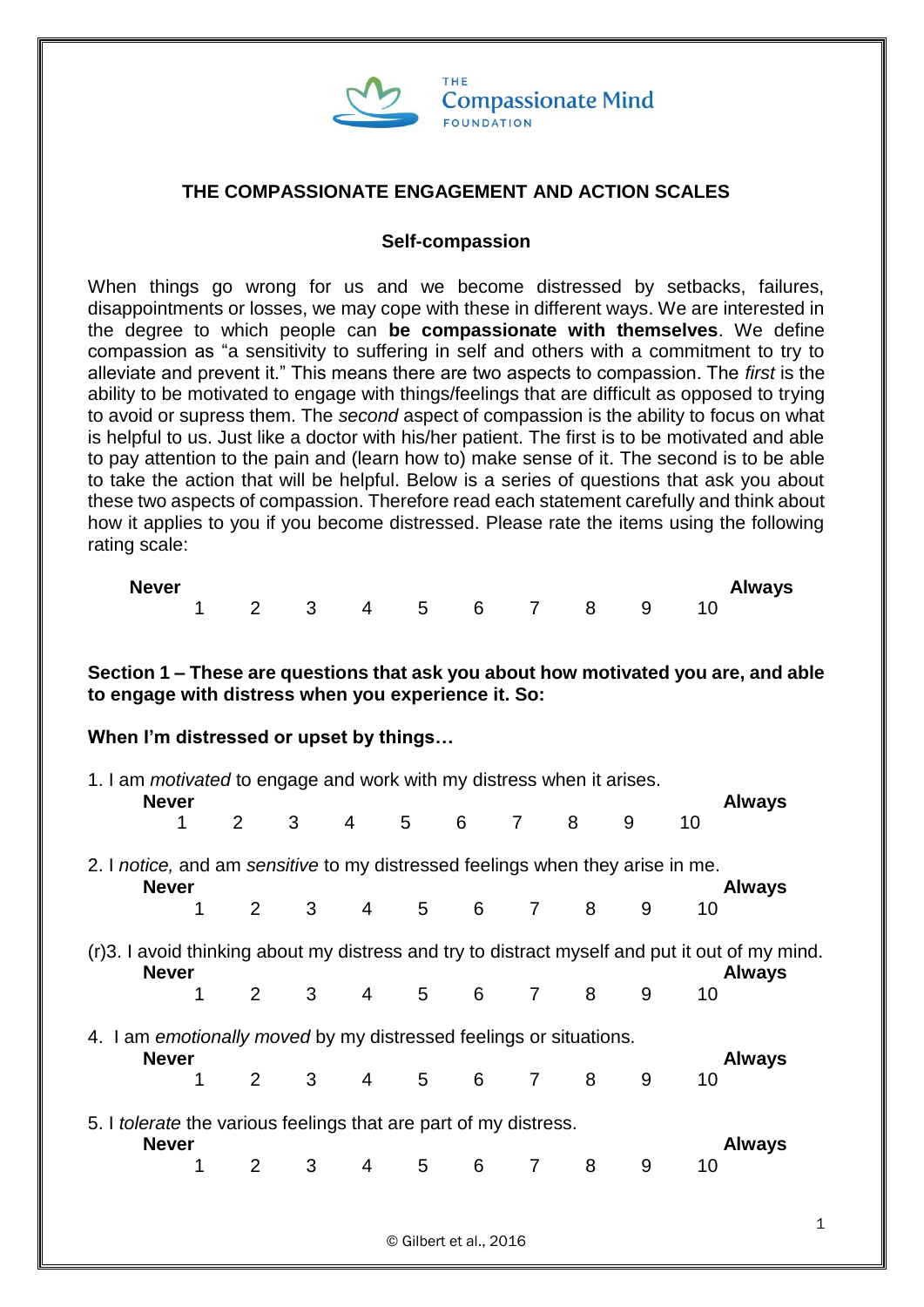| THE.<br><b>Compassionate Mind</b> |
|-----------------------------------|
| <b>FOUNDATION</b>                 |

| 6. I reflect on and make sense of my feelings of distress.<br><b>Never</b>                      |                                                          |                |   |                |                |   |                |   |   |                                                                              |  |  |  |
|-------------------------------------------------------------------------------------------------|----------------------------------------------------------|----------------|---|----------------|----------------|---|----------------|---|---|------------------------------------------------------------------------------|--|--|--|
|                                                                                                 | 1                                                        | 2              | 3 | $\overline{4}$ | 5              | 6 | $\overline{7}$ | 8 | 9 | <b>Always</b><br>10                                                          |  |  |  |
|                                                                                                 | (r)7 I do not tolerate being distressed.<br><b>Never</b> |                |   |                |                |   |                |   |   |                                                                              |  |  |  |
|                                                                                                 | 1                                                        | 2              | 3 | $\overline{4}$ | 5              | 6 | $\overline{7}$ | 8 | 9 | <b>Always</b><br>10                                                          |  |  |  |
| 8. I am accepting, non-critical and non-judgemental of my feelings of distress.<br><b>Never</b> |                                                          |                |   |                |                |   |                |   |   | <b>Always</b>                                                                |  |  |  |
|                                                                                                 | 1                                                        | 2              | 3 | $\overline{4}$ | 5 <sub>5</sub> | 6 | $\overline{7}$ | 8 | 9 | 10                                                                           |  |  |  |
|                                                                                                 |                                                          |                |   |                |                |   |                |   |   |                                                                              |  |  |  |
|                                                                                                 |                                                          |                |   |                |                |   |                |   |   | Section 2 – These questions relate to how you actively cope in compassionate |  |  |  |
| ways with emotions, thoughts and situations that distress you. So:                              |                                                          |                |   |                |                |   |                |   |   |                                                                              |  |  |  |
| When I'm distressed or upset by things                                                          |                                                          |                |   |                |                |   |                |   |   |                                                                              |  |  |  |
| 1. I direct my attention to what is likely to be helpful to me.<br><b>Never</b>                 |                                                          |                |   |                |                |   |                |   |   | <b>Always</b>                                                                |  |  |  |
|                                                                                                 | 1                                                        | $\overline{2}$ | 3 | $\overline{4}$ | 5              | 6 | $\overline{7}$ | 8 | 9 | 10                                                                           |  |  |  |
| 2. I think about and come up with helpful ways to cope with my distress.                        |                                                          |                |   |                |                |   |                |   |   |                                                                              |  |  |  |
| <b>Never</b>                                                                                    | 1                                                        | $\overline{2}$ | 3 | $\overline{4}$ | 5              | 6 | $\overline{7}$ | 8 | 9 | <b>Always</b><br>10                                                          |  |  |  |
| (r) 3. I don't know how to help myself.                                                         |                                                          |                |   |                |                |   |                |   |   |                                                                              |  |  |  |
| <b>Never</b>                                                                                    | 1                                                        | 2              | 3 | $\overline{4}$ | 5              | 6 | $\overline{7}$ | 8 | 9 | <b>Always</b><br>10                                                          |  |  |  |
| 4. I take the <i>actions</i> and do the things that will be helpful to me.                      |                                                          |                |   |                |                |   |                |   |   |                                                                              |  |  |  |
| <b>Never</b>                                                                                    | 1                                                        | 2              | 3 | $\overline{4}$ | 5              | 6 | $\overline{7}$ | 8 | 9 | <b>Always</b><br>10                                                          |  |  |  |
|                                                                                                 |                                                          |                |   |                |                |   |                |   |   |                                                                              |  |  |  |
| 5. I create inner feelings of support, helpfulness and encouragement.<br><b>Never</b>           |                                                          |                |   |                |                |   |                |   |   | <b>Always</b>                                                                |  |  |  |
|                                                                                                 | 1                                                        | 2              | 3 | $\overline{4}$ | 5              | 6 | $\overline{7}$ | 8 | 9 | 10                                                                           |  |  |  |
|                                                                                                 |                                                          |                |   |                |                |   |                |   |   |                                                                              |  |  |  |

**NOTE FOR USERS: REVERSE ITEMS (r ) ARE NOT INCLUDED IN THE SCORING**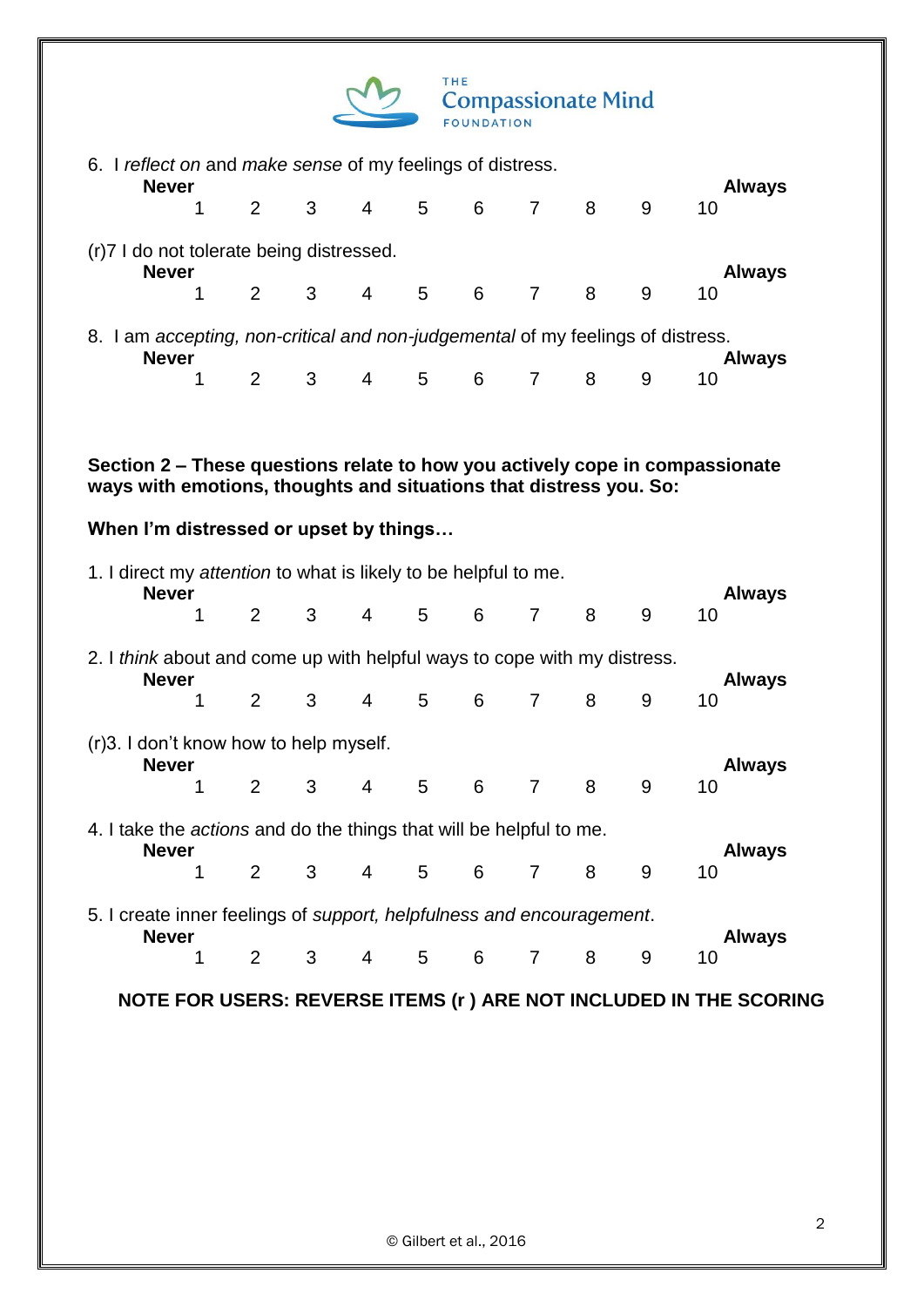

#### **Compassion to others**

When things go wrong for other people and they become distressed by setbacks, failures, disappointments or losses, we may cope with their distress in different ways. We are interested in the degree to which people can be **compassionate to others**. We define compassion as "a sensitivity to suffering in self and others with a commitment to try to alleviate and prevent it." This means there are two aspects to compassion. The *first* is the ability to be motivated to engage with things/feelings that are difficult as opposed to trying to avoid or supress them. The *second* aspect of compassion is the ability to focus on what is helpful. Just like a doctor with his/her patient. The first is to be motivated and able to pay attention to the pain and (learn how to) make sense of it. The second is to be able to take the action that will be helpful. Below is a series of questions that ask you about these two aspects of compassion. Therefore read each statement carefully and think about how it applies to you when **people in your life** become distressed. Please rate the items using the following rating scale:

| <b>Never</b>      |  |  |  |  | Always |
|-------------------|--|--|--|--|--------|
| 1 2 3 4 5 6 7 8 9 |  |  |  |  |        |

**Section 1 – These are questions that ask you about how motivated you are, and able to engage with other people's distress when they are experiencing it. So:** 

#### **When others are distressed or upset by things…**

| 1. I am <i>motivated</i> to engage and work with other peoples' distress when it arises.<br><b>Never</b> |   |                |                |                 |                |   |                |   |   | <b>Always</b>                                                                                  |
|----------------------------------------------------------------------------------------------------------|---|----------------|----------------|-----------------|----------------|---|----------------|---|---|------------------------------------------------------------------------------------------------|
|                                                                                                          | 1 | 2              | 3              | $\overline{4}$  | 5              | 6 | 7              | 8 | 9 | 10                                                                                             |
| 2. I notice and am sensitive to distress in others when it arises.<br><b>Never</b>                       |   |                |                |                 |                |   |                |   |   | <b>Always</b>                                                                                  |
|                                                                                                          |   | $\overline{2}$ | 3 <sup>1</sup> | $4 \quad$       | $5^{\circ}$    | 6 | 7              | 8 | 9 | 10                                                                                             |
| my mind.                                                                                                 |   |                |                |                 |                |   |                |   |   | (r)3. I avoid thinking about other peoples' distress, try to distract myself and put it out of |
| <b>Never</b>                                                                                             | 1 | $\mathbf{2}$   | 3 <sup>1</sup> | $4\overline{ }$ | 5 <sub>1</sub> | 6 | $\overline{7}$ | 8 | 9 | <b>Always</b><br>10                                                                            |
| 4. I am emotionally moved by expressions of distress in others.<br><b>Never</b>                          |   |                |                |                 |                |   |                |   |   | <b>Always</b>                                                                                  |
|                                                                                                          |   | $\overline{2}$ | 3              | 4               | 5 <sup>5</sup> | 6 | $\overline{7}$ | 8 | 9 | 10                                                                                             |
| 5. I tolerate the various feelings that are part of other people's distress.<br><b>Never</b>             |   |                |                |                 |                |   |                |   |   | <b>Always</b>                                                                                  |
|                                                                                                          | 1 | $\overline{2}$ | 3 <sup>1</sup> | $\overline{4}$  | 5              | 6 | 7              | 8 | 9 | 10                                                                                             |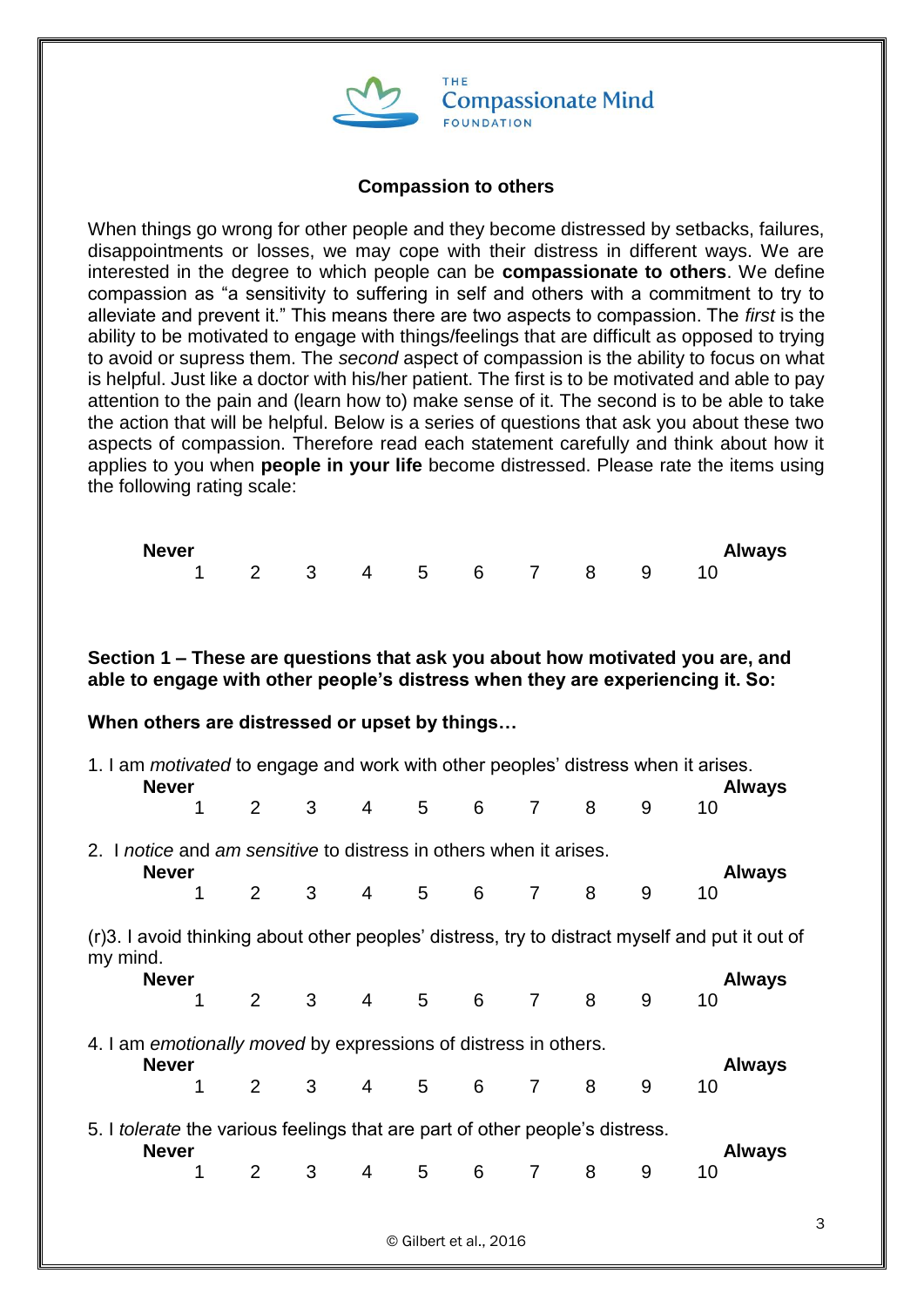

| 6. I reflect on and make sense of other people's distress.<br><b>Never</b>       |  |                         |                |                |                 |                |                |   | <b>Always</b> |  |
|----------------------------------------------------------------------------------|--|-------------------------|----------------|----------------|-----------------|----------------|----------------|---|---------------|--|
|                                                                                  |  |                         |                |                |                 | 1 2 3 4 5 6 7  | 8              | 9 | 10            |  |
| (r)7 I do not tolerate other peoples' distress.<br><b>Never</b>                  |  |                         |                |                |                 |                |                |   | <b>Always</b> |  |
|                                                                                  |  |                         |                |                |                 | 2 3 4 5 6 7    | 8 <sup>8</sup> | 9 | 10            |  |
| 8. I am accepting, non-critical and non-judgemental of others people's distress. |  |                         |                |                |                 |                |                |   |               |  |
| <b>Never</b>                                                                     |  |                         |                |                |                 |                |                |   | <b>Always</b> |  |
|                                                                                  |  | $\overline{\mathbf{3}}$ | $\overline{4}$ | 5 <sup>5</sup> | $6\overline{6}$ | $\overline{7}$ | 8              |   | 10            |  |

**Section 2 – These questions relate to how you actively respond in compassionate ways when other people are distressed. So:** 

**When others are distressed or upset by things…**

|                                                                                       | 1. I direct attention to what is likely to be helpful to others.<br><b>Never</b> |                |   |                |                 |   |                |   |   |                                                                                                       |  |  |  |
|---------------------------------------------------------------------------------------|----------------------------------------------------------------------------------|----------------|---|----------------|-----------------|---|----------------|---|---|-------------------------------------------------------------------------------------------------------|--|--|--|
|                                                                                       |                                                                                  | 2              | 3 | 4              | 5               | 6 | $\overline{7}$ | 8 | 9 | <b>Always</b><br>10                                                                                   |  |  |  |
|                                                                                       | <b>Never</b>                                                                     |                |   |                |                 |   |                |   |   | 2. I think about and come up with helpful ways for them to cope with their distress.<br><b>Always</b> |  |  |  |
|                                                                                       |                                                                                  | $\overline{2}$ | 3 | 4              | $5\overline{)}$ | 6 | $\overline{7}$ | 8 | 9 | 10                                                                                                    |  |  |  |
| (r)3. I don't know how to help other people when they are distressed.                 | <b>Never</b>                                                                     |                |   |                |                 |   |                |   |   | <b>Always</b>                                                                                         |  |  |  |
|                                                                                       |                                                                                  | $\overline{2}$ | 3 | $\overline{4}$ | $5\overline{)}$ | 6 | $\overline{7}$ | 8 | 9 | 10                                                                                                    |  |  |  |
| 4. I take the <i>actions</i> and <i>do the things</i> that will be helpful to others. |                                                                                  |                |   |                |                 |   |                |   |   |                                                                                                       |  |  |  |
|                                                                                       | <b>Never</b><br>1                                                                | $\overline{2}$ | 3 | 4              | 5               | 6 | $\overline{7}$ | 8 | 9 | <b>Always</b><br>10                                                                                   |  |  |  |
| 5. I express feelings of support, helpfulness and encouragement to others.            |                                                                                  |                |   |                |                 |   |                |   |   |                                                                                                       |  |  |  |
|                                                                                       | <b>Never</b>                                                                     | $\overline{2}$ | 3 | $\overline{4}$ | 5               | 6 | $\overline{7}$ | 8 | 9 | <b>Always</b><br>10                                                                                   |  |  |  |
|                                                                                       |                                                                                  |                |   |                |                 |   |                |   |   | NOTE FOR USERS: REVERSE ITEMS (r ) ARE NOT INCLUDED IN THE SCORING                                    |  |  |  |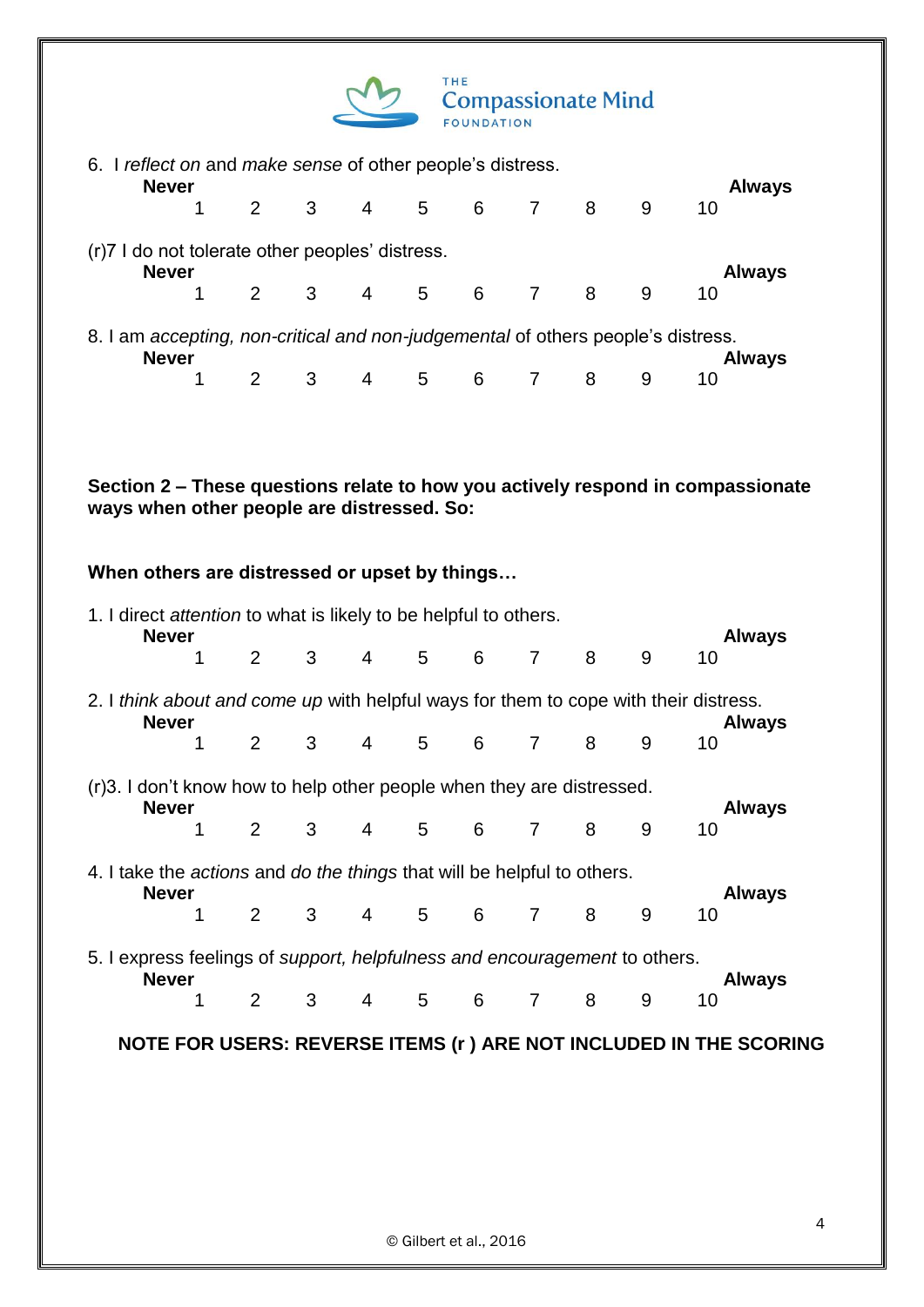

## **Compassion from others**

When things go wrong for us and we become distressed by setbacks, failures, disappointments or losses, others may cope with our distress in different ways. We are interested in the degree to which you feel that **important people in your life can be compassionate to your distress**. We define compassion as "a sensitivity to suffering in self and others with a commitment to try to alleviate and prevent it." This means there are two aspects to compassion. The *first* is the ability to be motivated to engage with things/feelings that are difficult as opposed to trying to avoid or supress them. The *second* aspect of compassion is the ability to focus on what is helpful to us or others. Just like a doctor with his/her patient. The first is to be motivated and able to pay attention to the pain and (learn how to) make sense of it. The second is to be able to take the action that will be helpful. Below is a series of questions that ask you about these two aspects of compassion. Therefore read each statement carefully and think about how it applies to the **important people in your life** when you become distressed. Please rate the items using the following rating scale:

| <b>Never</b>         |  |  |  |  | <b>Always</b> |
|----------------------|--|--|--|--|---------------|
| 1 2 3 4 5 6 7 8 9 10 |  |  |  |  |               |

**Section 1 – These are questions that ask you about how motivated you think others are, and how much they engage with your distress when you experience it. So:**

## **When I'm distressed or upset by things…**

1. Other people are actively *motivated* to engage and work with my distress when it arises.

|                                                                                                                      | <b>Never</b>                                                                |                |                |                |                 |   |                |   |   | <b>Always</b>                                                                              |  |  |  |
|----------------------------------------------------------------------------------------------------------------------|-----------------------------------------------------------------------------|----------------|----------------|----------------|-----------------|---|----------------|---|---|--------------------------------------------------------------------------------------------|--|--|--|
|                                                                                                                      |                                                                             | $\overline{2}$ | 3              | $\overline{4}$ | 5 <sub>5</sub>  | 6 | $\overline{7}$ | 8 | 9 | 10                                                                                         |  |  |  |
| 2. Others notice and are sensitive to my distressed feelings when they arise in me.<br><b>Never</b><br><b>Always</b> |                                                                             |                |                |                |                 |   |                |   |   |                                                                                            |  |  |  |
|                                                                                                                      |                                                                             | $\overline{2}$ | 3 <sup>7</sup> | $\overline{4}$ | 5 <sub>5</sub>  | 6 | 7              | 8 | 9 | 10                                                                                         |  |  |  |
| their mind.                                                                                                          |                                                                             |                |                |                |                 |   |                |   |   | (r)3 Others avoid thinking about my distress, try to distract themselves and put it out of |  |  |  |
|                                                                                                                      | <b>Never</b>                                                                |                |                |                |                 |   |                |   |   | <b>Always</b>                                                                              |  |  |  |
|                                                                                                                      |                                                                             | $\overline{2}$ | 3 <sup>1</sup> | $\overline{4}$ | $5\overline{)}$ | 6 | $\overline{7}$ | 8 | 9 | 10                                                                                         |  |  |  |
| 4.                                                                                                                   | Others are <i>emotionally moved</i> by my distressed feelings.              |                |                |                |                 |   |                |   |   |                                                                                            |  |  |  |
|                                                                                                                      | <b>Never</b><br>1                                                           | $\overline{2}$ | 3              | $\overline{4}$ | 5               | 6 | 7              | 8 | 9 | <b>Always</b><br>10                                                                        |  |  |  |
|                                                                                                                      | 5. Others <i>tolerate</i> my various feelings that are part of my distress. |                |                |                |                 |   |                |   |   |                                                                                            |  |  |  |
|                                                                                                                      | <b>Never</b>                                                                | 2              | 3              | 4              | 5               | 6 | 7              | 8 | 9 | <b>Always</b><br>10                                                                        |  |  |  |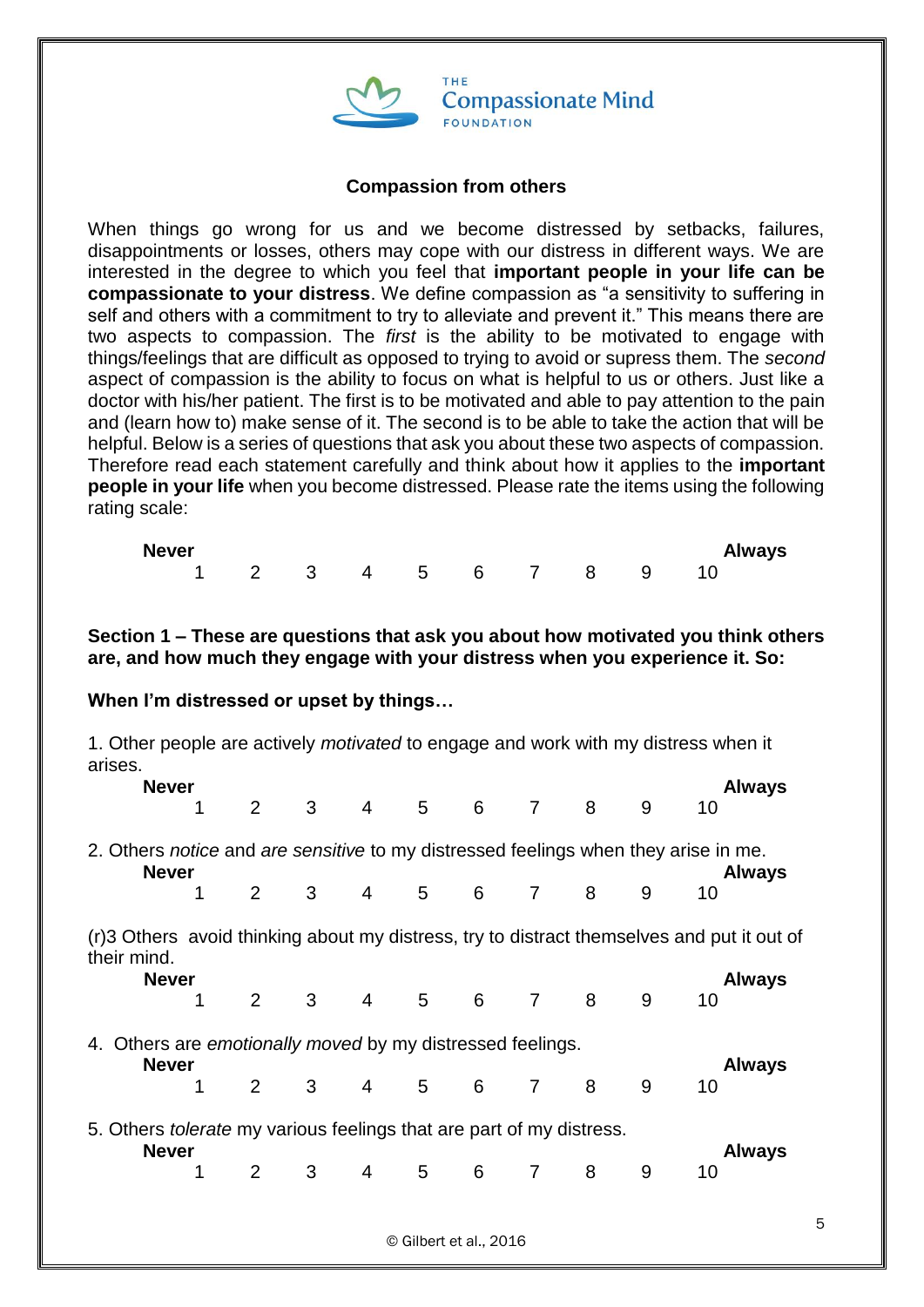

| 6. Others reflect on and make sense of my feelings of distress.<br><b>Never</b>                    |                   |                |   |                |                |   |                |   |   |                                                                                                        |  |  |  |
|----------------------------------------------------------------------------------------------------|-------------------|----------------|---|----------------|----------------|---|----------------|---|---|--------------------------------------------------------------------------------------------------------|--|--|--|
|                                                                                                    | 1                 | 2              | 3 | 4              | 5              | 6 | $\overline{7}$ | 8 | 9 | <b>Always</b><br>10                                                                                    |  |  |  |
| (r)7. Others do not tolerate my distress.                                                          | <b>Never</b>      |                |   |                |                |   |                |   |   | <b>Always</b>                                                                                          |  |  |  |
|                                                                                                    | 1                 | $\overline{2}$ | 3 | $\overline{4}$ | 5              | 6 | $\overline{7}$ | 8 | 9 | 10                                                                                                     |  |  |  |
|                                                                                                    | <b>Never</b>      |                |   |                |                |   |                |   |   | 8. Others are accepting, non-critical and non-judgemental of my feelings of distress.<br><b>Always</b> |  |  |  |
|                                                                                                    | 1                 | 2              | 3 | 4              | 5              | 6 | $\overline{7}$ | 8 | 9 | 10                                                                                                     |  |  |  |
|                                                                                                    |                   |                |   |                |                |   |                |   |   |                                                                                                        |  |  |  |
|                                                                                                    |                   |                |   |                |                |   |                |   |   | Section 2 – These questions relate to how others actively cope in compassionate                        |  |  |  |
| ways with emotions and situations that distress you. So:<br>When I'm distressed or upset by things |                   |                |   |                |                |   |                |   |   |                                                                                                        |  |  |  |
| 1. Others direct their attention to what is likely to be helpful to me.                            | <b>Never</b>      |                |   |                |                |   |                |   |   | <b>Always</b>                                                                                          |  |  |  |
|                                                                                                    | 1                 | $\overline{2}$ | 3 | $\overline{4}$ | 5              | 6 | $\overline{7}$ | 8 | 9 | 10                                                                                                     |  |  |  |
|                                                                                                    | <b>Never</b>      |                |   |                |                |   |                |   |   | 2. Others think about and come up with helpful ways for me to cope with my distress.<br><b>Always</b>  |  |  |  |
|                                                                                                    | 1                 | 2              | 3 | $\overline{4}$ | 5              | 6 | $\overline{7}$ | 8 | 9 | 10                                                                                                     |  |  |  |
| (r)3. Others don't know how to help me when I am distressed                                        | <b>Never</b>      |                |   |                |                |   |                |   |   | <b>Always</b>                                                                                          |  |  |  |
|                                                                                                    | 1                 | $\overline{2}$ | 3 | $\overline{4}$ | 5              | 6 | $\overline{7}$ | 8 | 9 | 10                                                                                                     |  |  |  |
| 4. Others take the <i>actions</i> and do the things that will be helpful to me.                    |                   |                |   |                |                |   |                |   |   |                                                                                                        |  |  |  |
|                                                                                                    | <b>Never</b><br>1 | $\overline{2}$ | 3 | $\overline{4}$ | 5 <sup>5</sup> | 6 | $\overline{7}$ | 8 | 9 | <b>Always</b><br>10                                                                                    |  |  |  |
| 5. Others treat me with feelings of support, helpfulness and encouragement.                        |                   |                |   |                |                |   |                |   |   |                                                                                                        |  |  |  |
|                                                                                                    | <b>Never</b><br>1 | $\overline{2}$ | 3 | 4              | 5              | 6 | $\overline{7}$ | 8 | 9 | <b>Always</b><br>10                                                                                    |  |  |  |

# **NOTE FOR USERS: REVERSE ITEMS ( r ) ARE NOT INCLUDED IN THE SCORING**